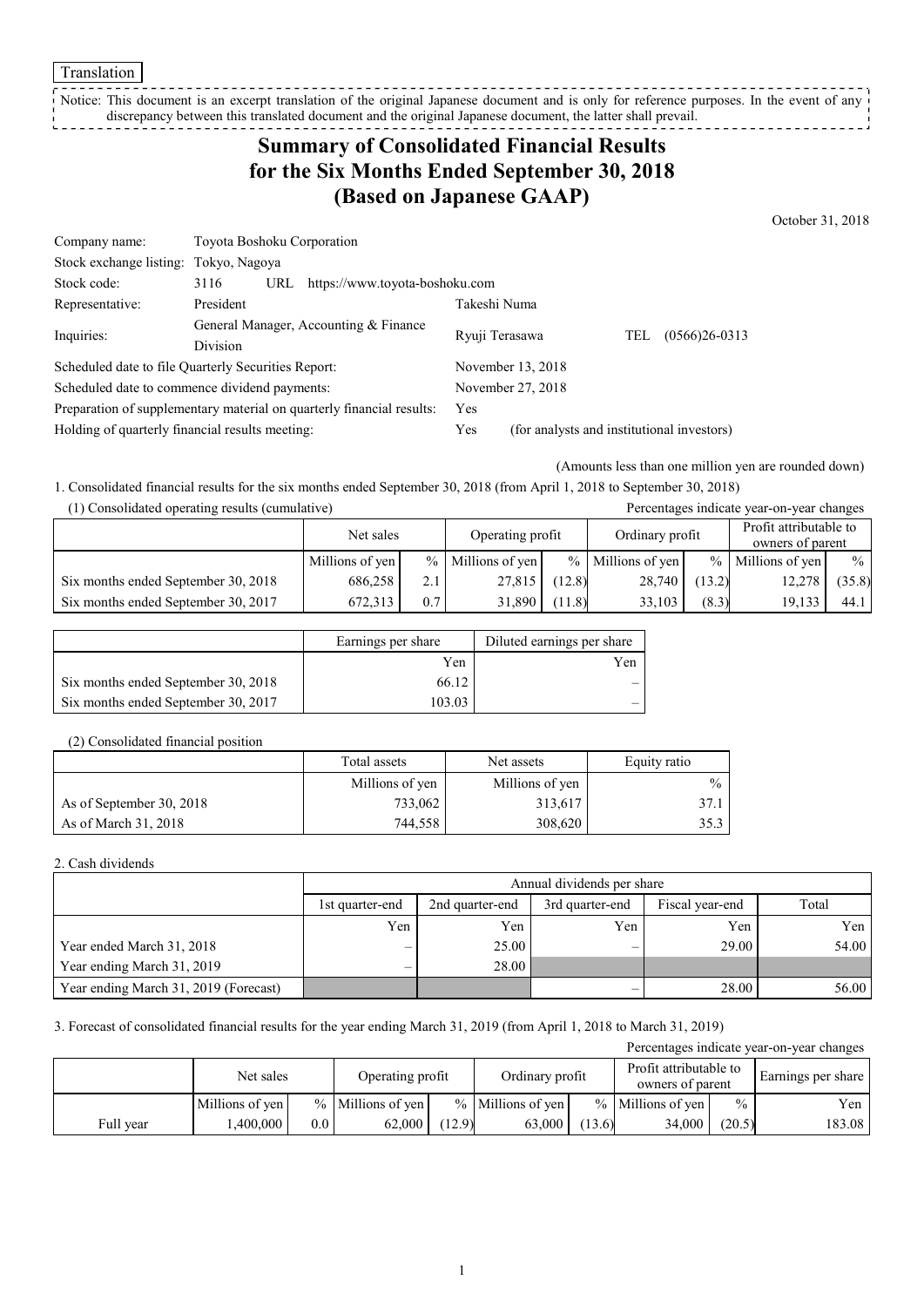| 4. Notes                                                                                                                  |  |                                                        |                |                    |
|---------------------------------------------------------------------------------------------------------------------------|--|--------------------------------------------------------|----------------|--------------------|
| (1) Changes in significant subsidiaries during the six months ended September 30, 2018                                    |  |                                                        | N <sub>0</sub> |                    |
| (changes in specified subsidiaries resulting in the change in scope of consolidation):                                    |  |                                                        |                |                    |
| (2) Application of special accounting methods for preparing quarterly consolidated financial statements:                  |  |                                                        |                |                    |
| (3) Changes in accounting policies, changes in accounting estimates, and restatement of prior period financial statements |  |                                                        |                |                    |
| Changes in accounting policies due to revisions to accounting standards and other regulations:                            |  |                                                        | No.            |                    |
| Changes in accounting policies due to other reasons:                                                                      |  |                                                        | N <sub>0</sub> |                    |
| Changes in accounting estimates:                                                                                          |  |                                                        | No             |                    |
| Restatement of prior period financial statements:                                                                         |  |                                                        | No             |                    |
| (4) Number of issued shares (common shares)                                                                               |  |                                                        |                |                    |
| Total number of issued shares at the end of the period (including treasury shares)                                        |  |                                                        |                |                    |
| As of September 30, 2018                                                                                                  |  | 187,665,738 shares   As of March 31, 2018              |                | 187,665,738 shares |
| Number of treasury shares at the end of the period                                                                        |  |                                                        |                |                    |
| As of September 30, 2018                                                                                                  |  | 1,958,512 shares   As of March 31, 2018                |                | 1,958,326 shares   |
| Average number of shares during the period (cumulative from the beginning of the fiscal year)                             |  |                                                        |                |                    |
| Six months ended September 30, 2018                                                                                       |  | 185,707,317 shares Six months ended September 30, 2017 |                | 185,707,559 shares |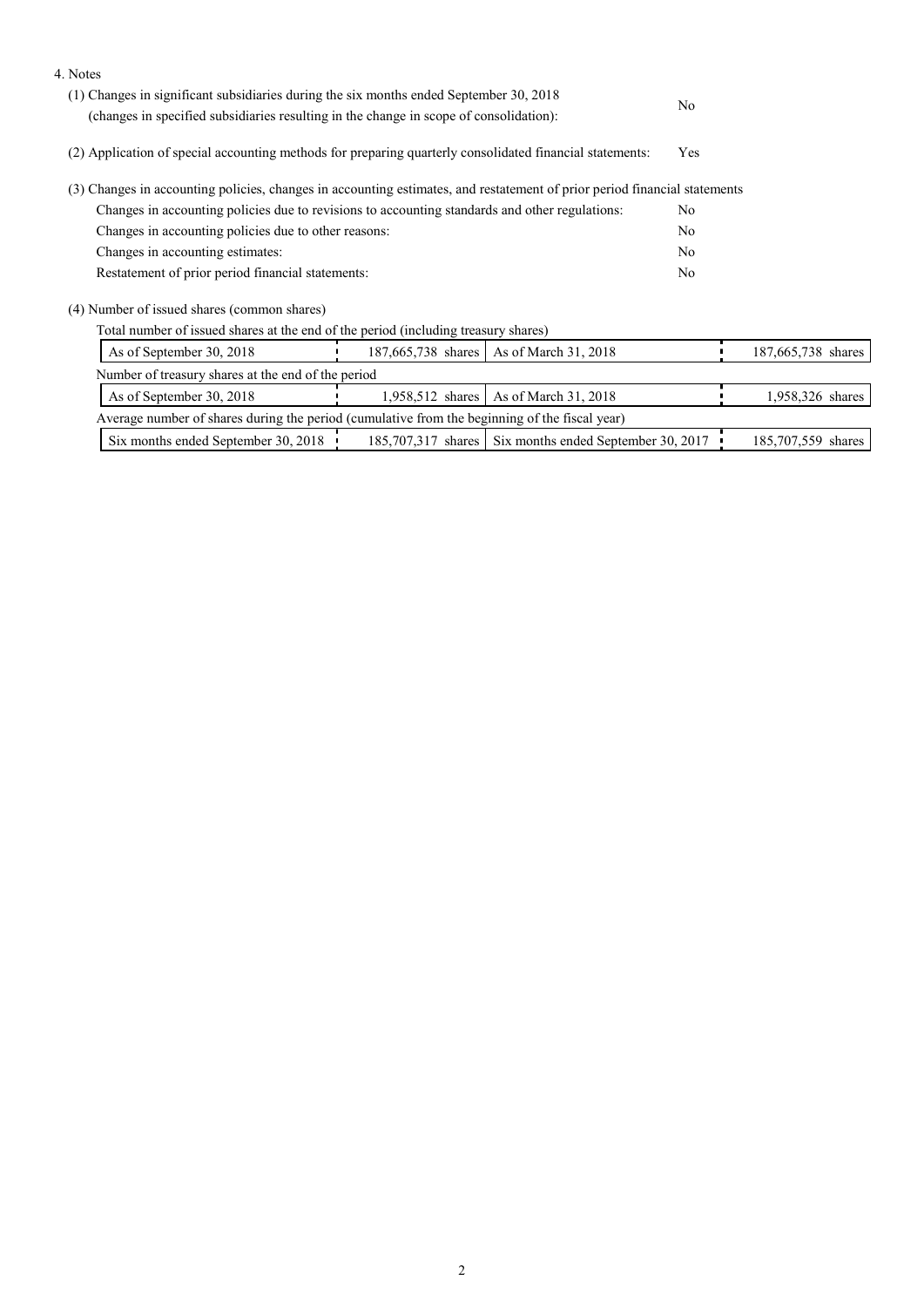## **Quarterly consolidated financial statements**

**Consolidated balance sheets** 

|                                        |                      | (Millions of yen)        |
|----------------------------------------|----------------------|--------------------------|
|                                        | As of March 31, 2018 | As of September 30, 2018 |
| Assets                                 |                      |                          |
| Current assets                         |                      |                          |
| Cash and deposits                      | 194,158              | 196,113                  |
| Notes and accounts receivable - trade  | 194,149              | 171,471                  |
| Merchandise and finished goods         | 7,762                | 7,514                    |
| Work in process                        | 9,648                | 13,974                   |
| Raw materials and supplies             | 28,560               | 33,030                   |
| Other                                  | 42,417               | 36,999                   |
| Allowance for doubtful accounts        | (135)                | (131)                    |
| Total current assets                   | 476,560              | 458,971                  |
| Non-current assets                     |                      |                          |
| Property, plant and equipment          |                      |                          |
| Buildings and structures, net          | 74,703               | 74,629                   |
| Machinery, equipment and vehicles, net | 67,408               | 70,638                   |
| Other, net                             | 59,038               | 62,730                   |
| Total property, plant and equipment    | 201,150              | 207,998                  |
| Intangible assets                      |                      |                          |
| Goodwill                               | 3,422                | 2,760                    |
| Other                                  | 6,740                | 8,179                    |
| Total intangible assets                | 10,163               | 10,940                   |
| Investments and other assets           |                      |                          |
| Investment securities                  | 23,300               | 23,151                   |
| Other                                  | 33,602               | 32,267                   |
| Allowance for doubtful accounts        | (217)                | (266)                    |
| Total investments and other assets     | 56,685               | 55,152                   |
| Total non-current assets               | 267,998              | 274,090                  |
| Total assets                           | 744,558              | 733,062                  |
|                                        |                      |                          |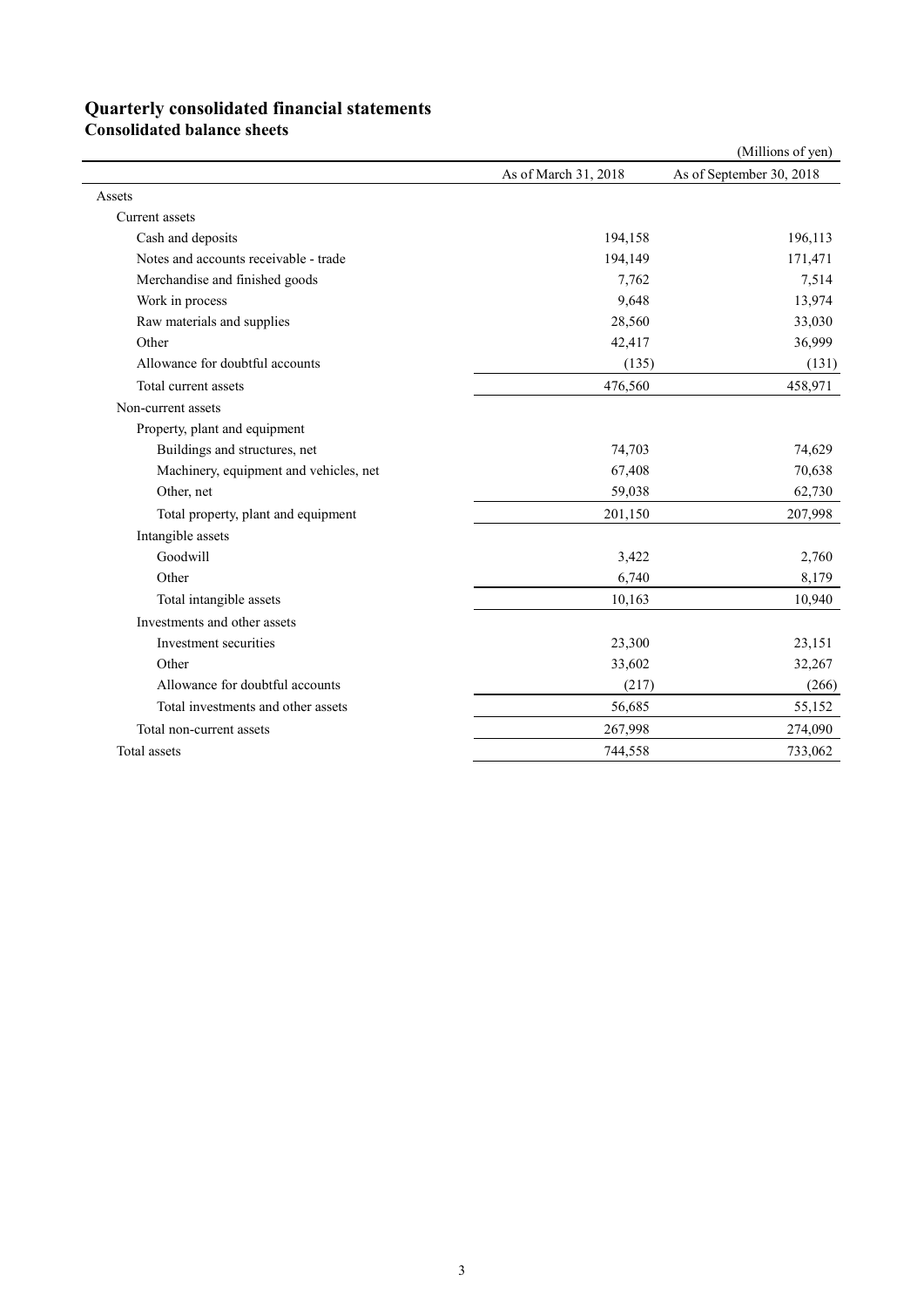|                                                       |                      | (Millions of yen)        |
|-------------------------------------------------------|----------------------|--------------------------|
|                                                       | As of March 31, 2018 | As of September 30, 2018 |
| Liabilities                                           |                      |                          |
| Current liabilities                                   |                      |                          |
| Notes and accounts payable - trade                    | 181,061              | 163,555                  |
| Short-term loans payable                              | 5,829                | 22,053                   |
| Current portion of bonds                              | 10,000               | 10,000                   |
| Current portion of long-term loans payable            | 19,540               | 8,989                    |
| Income taxes payable                                  | 13,668               | 15,407                   |
| Provision for product warranties                      | 2,517                | 2,239                    |
| Provision for directors' bonuses                      | 353                  | 199                      |
| Other                                                 | 70,439               | 65,523                   |
| Total current liabilities                             | 303,409              | 287,968                  |
| Non-current liabilities                               |                      |                          |
| Bonds payable                                         | 40,000               | 40,000                   |
| Long-term loans payable                               | 31,687               | 30,371                   |
| Net defined benefit liability                         | 53,989               | 54,570                   |
| Provision for directors' retirement benefits          | 268                  | 241                      |
| Asset retirement obligations                          | 250                  | 251                      |
| Other                                                 | 6,332                | 6,040                    |
| Total non-current liabilities                         | 132,528              | 131,475                  |
| Total liabilities                                     | 435,938              | 419,444                  |
| Net assets                                            |                      |                          |
| Shareholders' equity                                  |                      |                          |
| Capital stock                                         | 8,400                | 8,400                    |
| Capital surplus                                       | 8,406                | 8,406                    |
| Retained earnings                                     | 270,951              | 277,844                  |
| Treasury shares                                       | (3,874)              | (3,875)                  |
| Total shareholders' equity                            | 283,882              | 290,775                  |
| Accumulated other comprehensive income                |                      |                          |
| Valuation difference on available-for-sale securities | 1,952                | 1,834                    |
| Foreign currency translation adjustment               | (12, 805)            | (10,999)                 |
| Remeasurements of defined benefit plans               | (10,270)             | (9, 752)                 |
| Total accumulated other comprehensive income          | (21, 123)            | (18,918)                 |
| Non-controlling interests                             | 45,861               | 41,760                   |
| Total net assets                                      | 308,620              | 313,617                  |
| Total liabilities and net assets                      | 744,558              | 733,062                  |
|                                                       |                      |                          |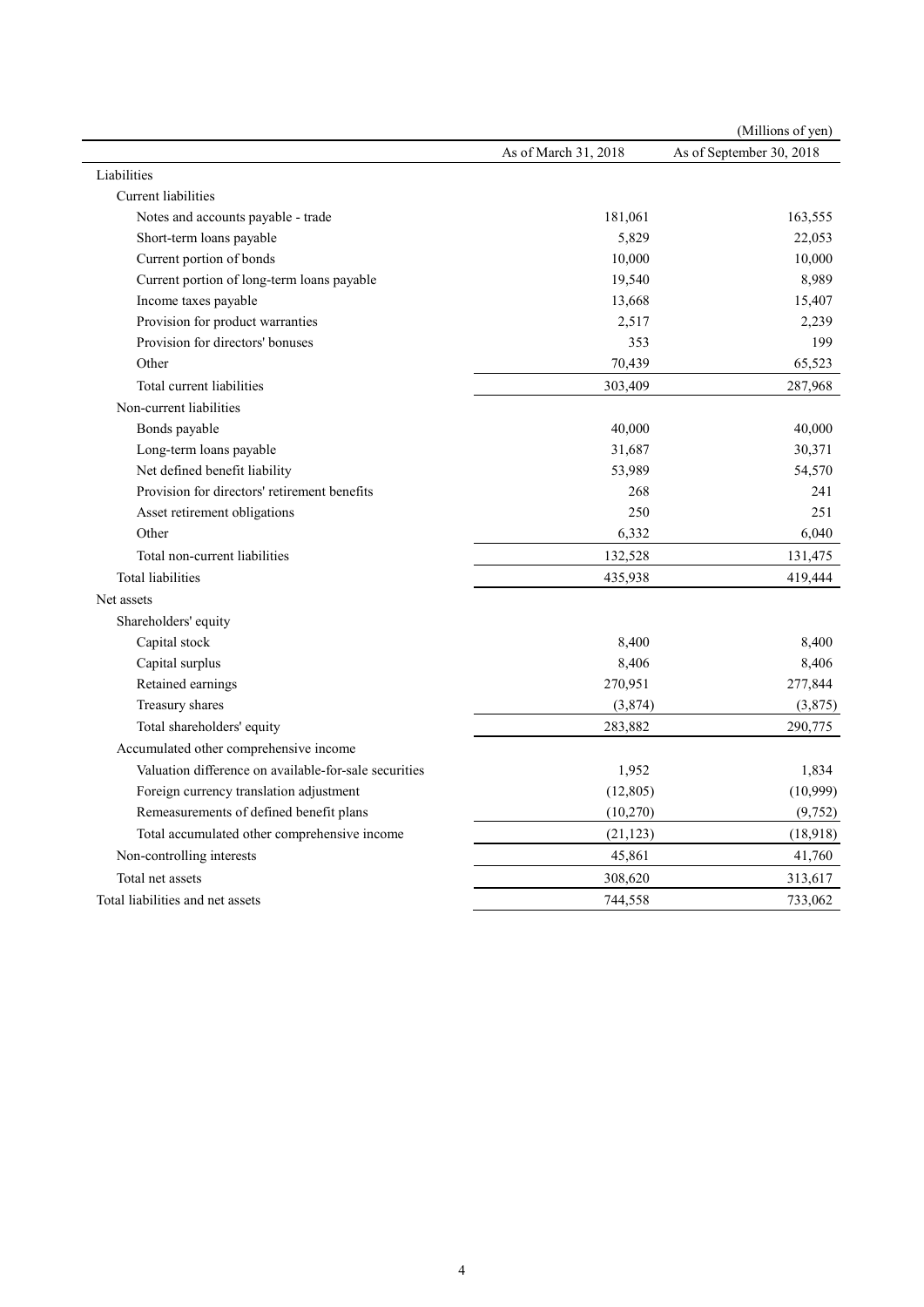### **Consolidated statements of income (cumulative) and consolidated statements of comprehensive income (cumulative)**

**Consolidated statements of income (cumulative)**

|                                                               |                    | (Millions of yen)  |
|---------------------------------------------------------------|--------------------|--------------------|
|                                                               | Six months ended   | Six months ended   |
|                                                               | September 30, 2017 | September 30, 2018 |
| Net sales                                                     | 672,313            | 686,258            |
| Cost of sales                                                 | 600,275            | 616,994            |
| Gross profit                                                  | 72,037             | 69,264             |
| Selling, general and administrative expenses                  |                    |                    |
| Salaries and bonuses                                          | 15,540             | 15,661             |
| Other                                                         | 24,606             | 25,787             |
| Total selling, general and administrative expenses            | 40,147             | 41,448             |
| Operating profit                                              | 31,890             | 27,815             |
| Non-operating income                                          |                    |                    |
| Interest income                                               | 775                | 792                |
| Foreign exchange gains                                        | 1,555              | 430                |
| Share of profit of entities accounted for using equity method | 279                | 482                |
| Other                                                         | 2,258              | 2,624              |
| Total non-operating income                                    | 4,870              | 4,329              |
| Non-operating expenses                                        |                    |                    |
| Interest expenses                                             | 648                | 644                |
| Loss on valuation of derivatives                              | 554                |                    |
| Miscellaneous loss                                            |                    | 1,000              |
| Other                                                         | 2,453              | 1,759              |
| Total non-operating expenses                                  | 3,656              | 3,404              |
| Ordinary profit                                               | 33,103             | 28,740             |
| Profit before income taxes                                    | 33,103             | 28,740             |
| Income taxes                                                  | 9,871              | 14,002             |
| Profit                                                        | 23,231             | 14,737             |
| Profit attributable to non-controlling interests              | 4,098              | 2,458              |
| Profit attributable to owners of parent                       | 19,133             | 12,278             |
|                                                               |                    |                    |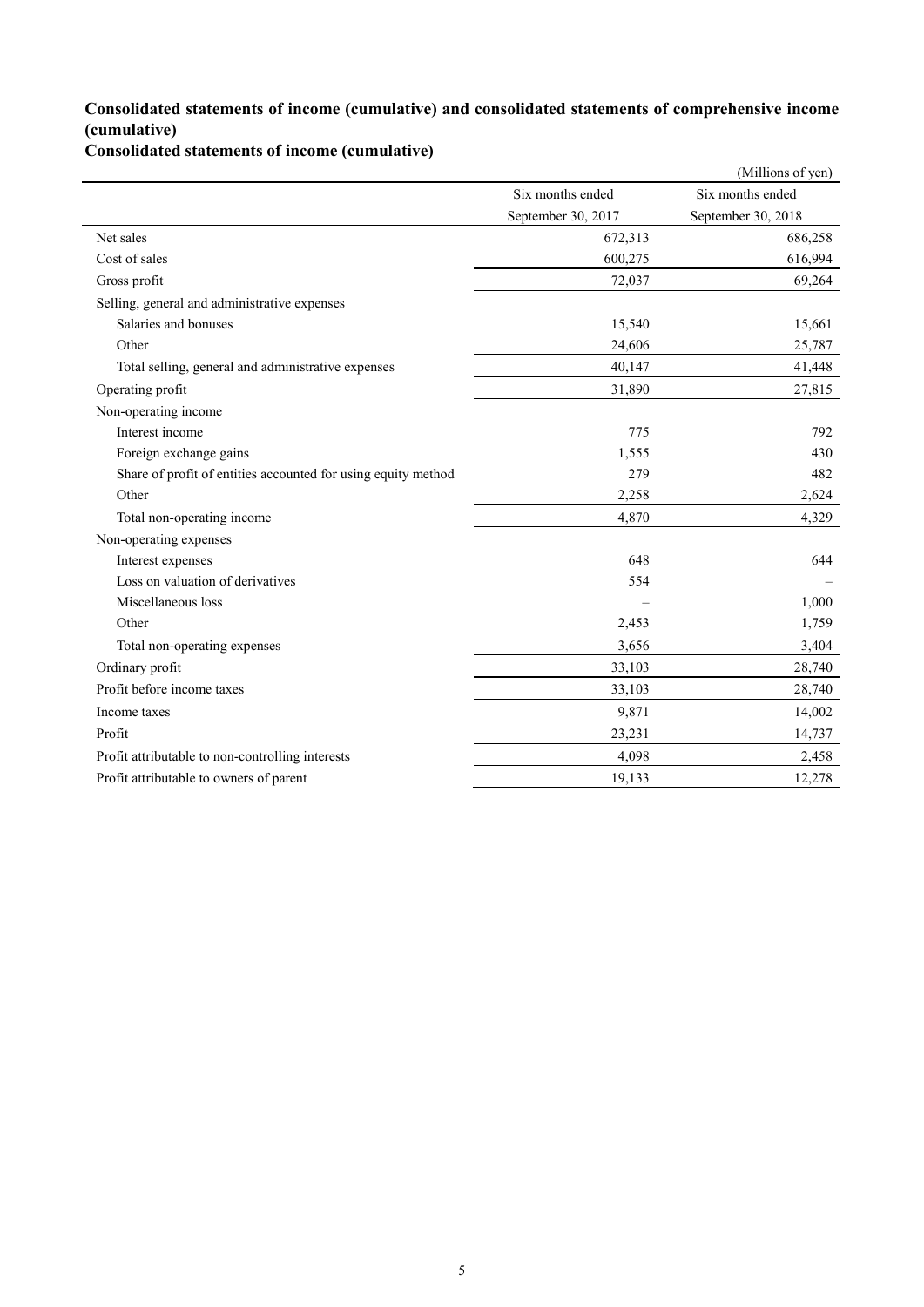### **Consolidated statements of comprehensive income (cumulative)**

|                                                           |                    | (Millions of yen)  |
|-----------------------------------------------------------|--------------------|--------------------|
|                                                           | Six months ended   | Six months ended   |
|                                                           | September 30, 2017 | September 30, 2018 |
| Profit                                                    | 23,231             | 14,737             |
| Other comprehensive income                                |                    |                    |
| Valuation difference on available-for-sale securities     | 348                | (117)              |
| Foreign currency translation adjustment                   | 1,327              | 1,981              |
| Share of other comprehensive income of entities accounted | 90                 | (84)               |
| for using equity method                                   |                    |                    |
| Remeasurements of defined benefit plans, net of tax       | 530                | 532                |
| Total other comprehensive income                          | 2,296              | 2,310              |
| Comprehensive income                                      | 25,528             | 17,048             |
| Comprehensive income attributable to                      |                    |                    |
| Comprehensive income attributable to owners of parent     | 20,922             | 14,484             |
| Comprehensive income attributable to non-controlling      | 4,605              | 2,564              |
| interests                                                 |                    |                    |